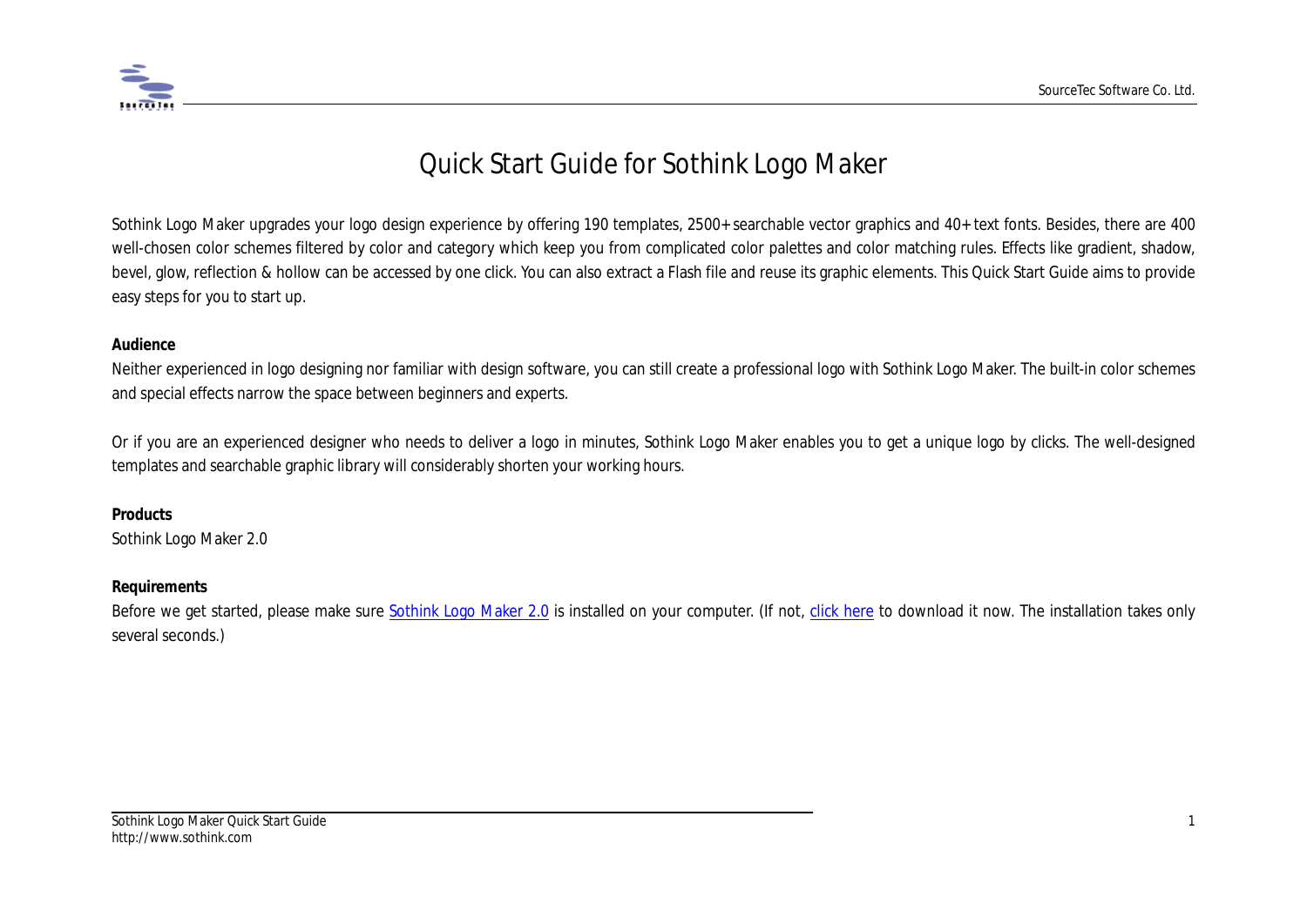

# **Quick Start Guide**

# **1. Choose a Logo Template**

Launch the program and a "New from Template" dialog pops up. The logo templates are classified into 5 categories, Classic, Letter Based, Popular, Cool and Badge. Choose your favorite one and click to open it.

We choose the following template with gray background in the Popular category.

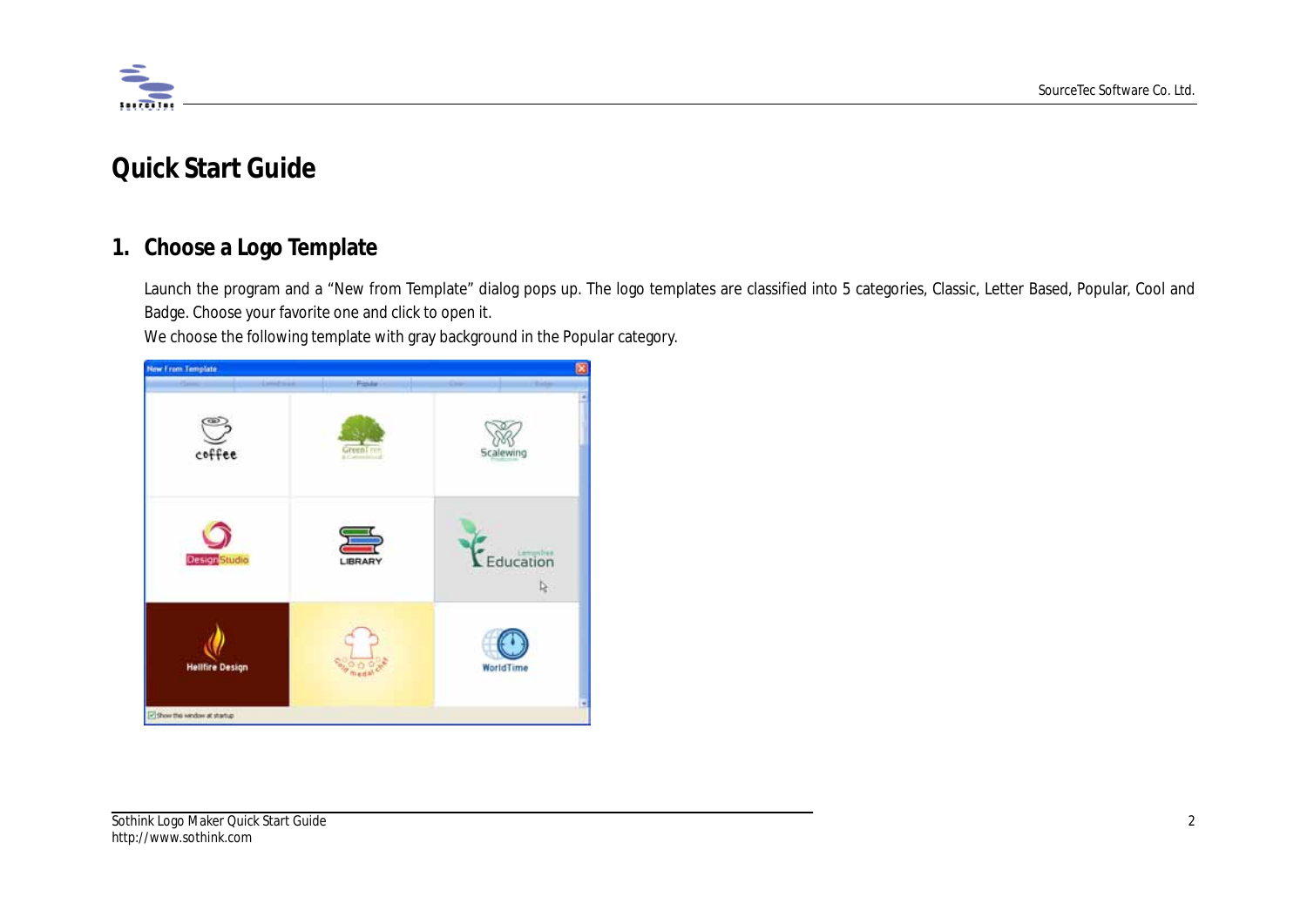

# **2. Replace Logo Graphic**

Usually you need to replace a logo graphic with another one in the Resources panel. Just select graphic A on the canvas, mouse over graphic B in the Resources

panel, and the cursor will turn to "  $\overleftrightarrow{ }$ " automatically. Click to replace A with B, and all the colors and effects of A are maintained to B. Here, to replace the tree in the template with a cat, we search "cat" in the Resources panel and get 29 results.



Select the tree on the canvas, mouse over the graphic indicated as below, and click to finish the replacement.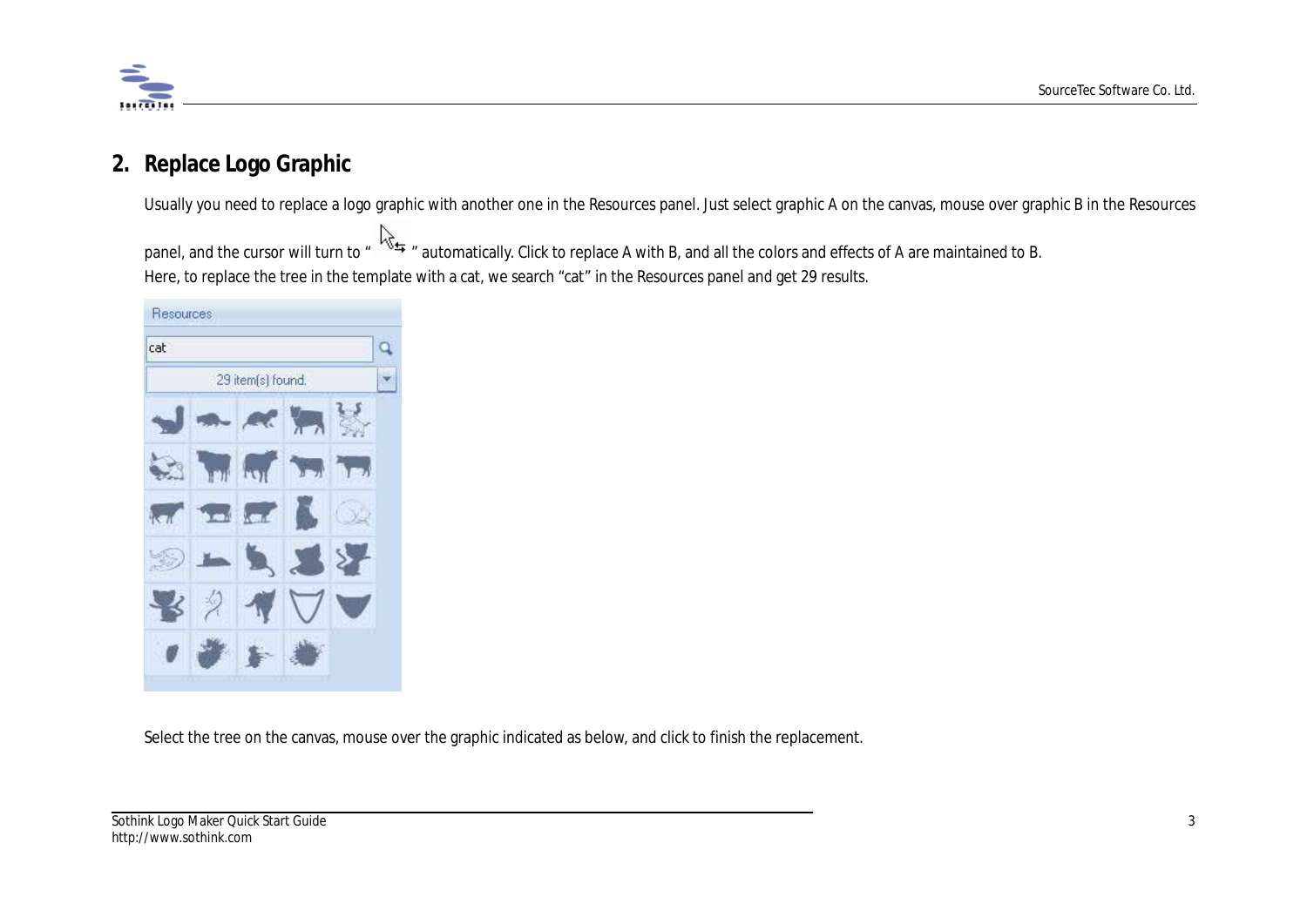



# **3. Change Logo Text**

Double click the text block to enter the text editing mode as shown below, and then change it to whatever you want.



Font, Text size, Bold, Italic, etc. can be set in the Text Font dialog. Click the button on the toolbar to open the dialog.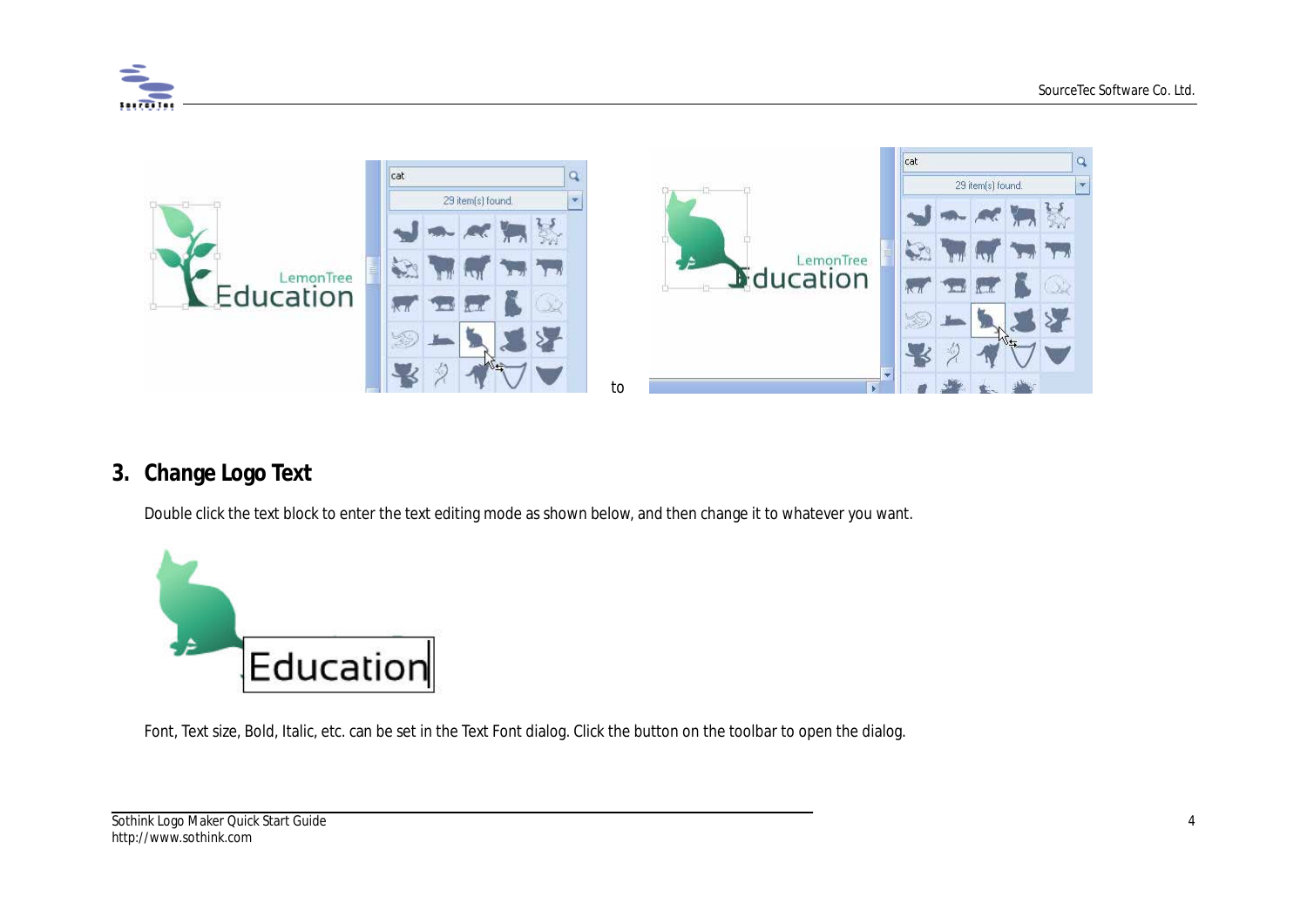



We change the text "LemonTree" to "LogoDesign" with font size "13" and the text "Education" to "CuteCat" with Bold.



# **4. Adjust Text and Graphic Positions**

Flip the cat horizontally by clicking "Horizontal Mirror" in the right-click menu.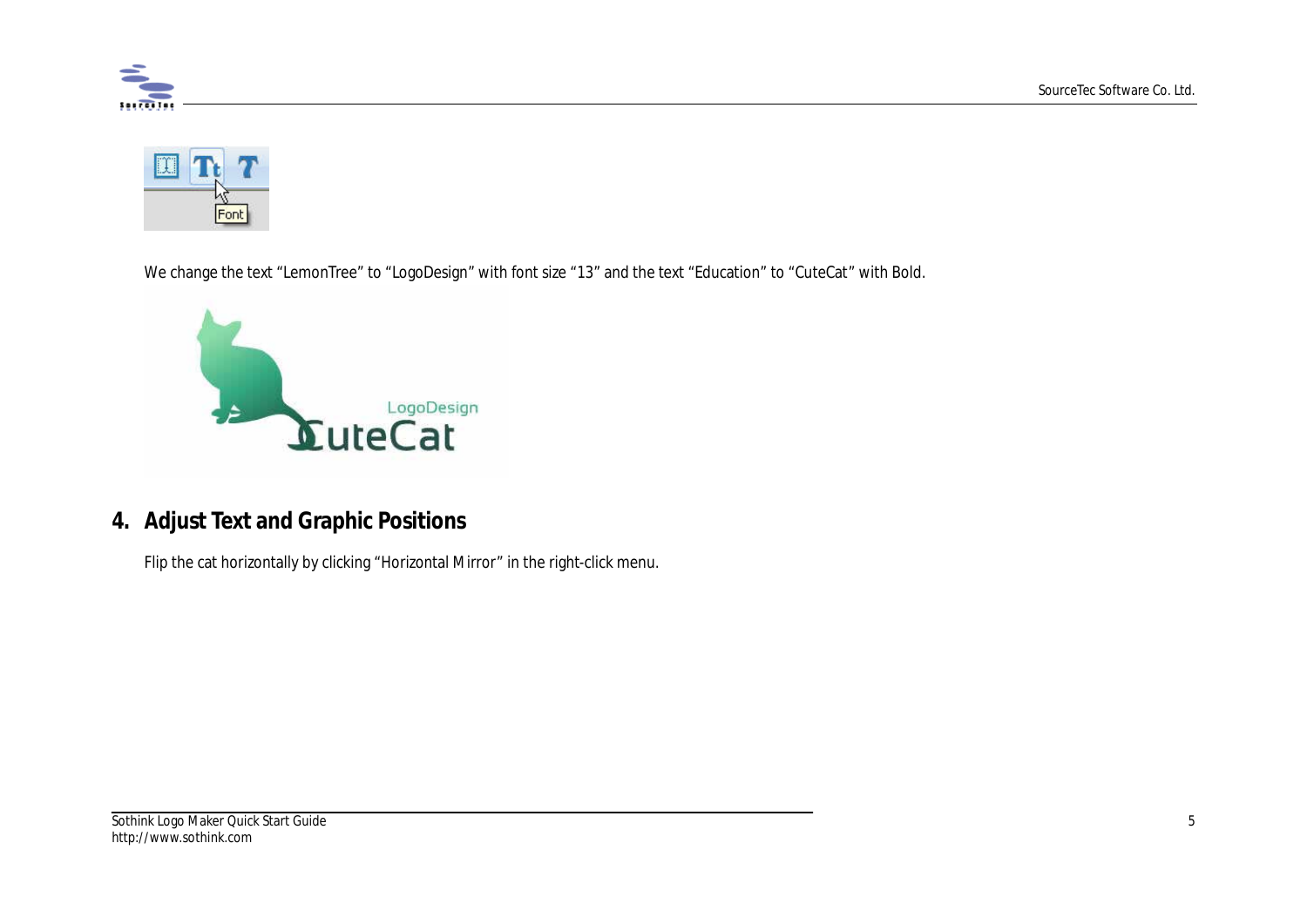



Adjust the positions of text and graphic by directly dragging and dropping shown as below. (Tips: you can use the arrow keys on your keyboard to make fine adjustments.)





Final result: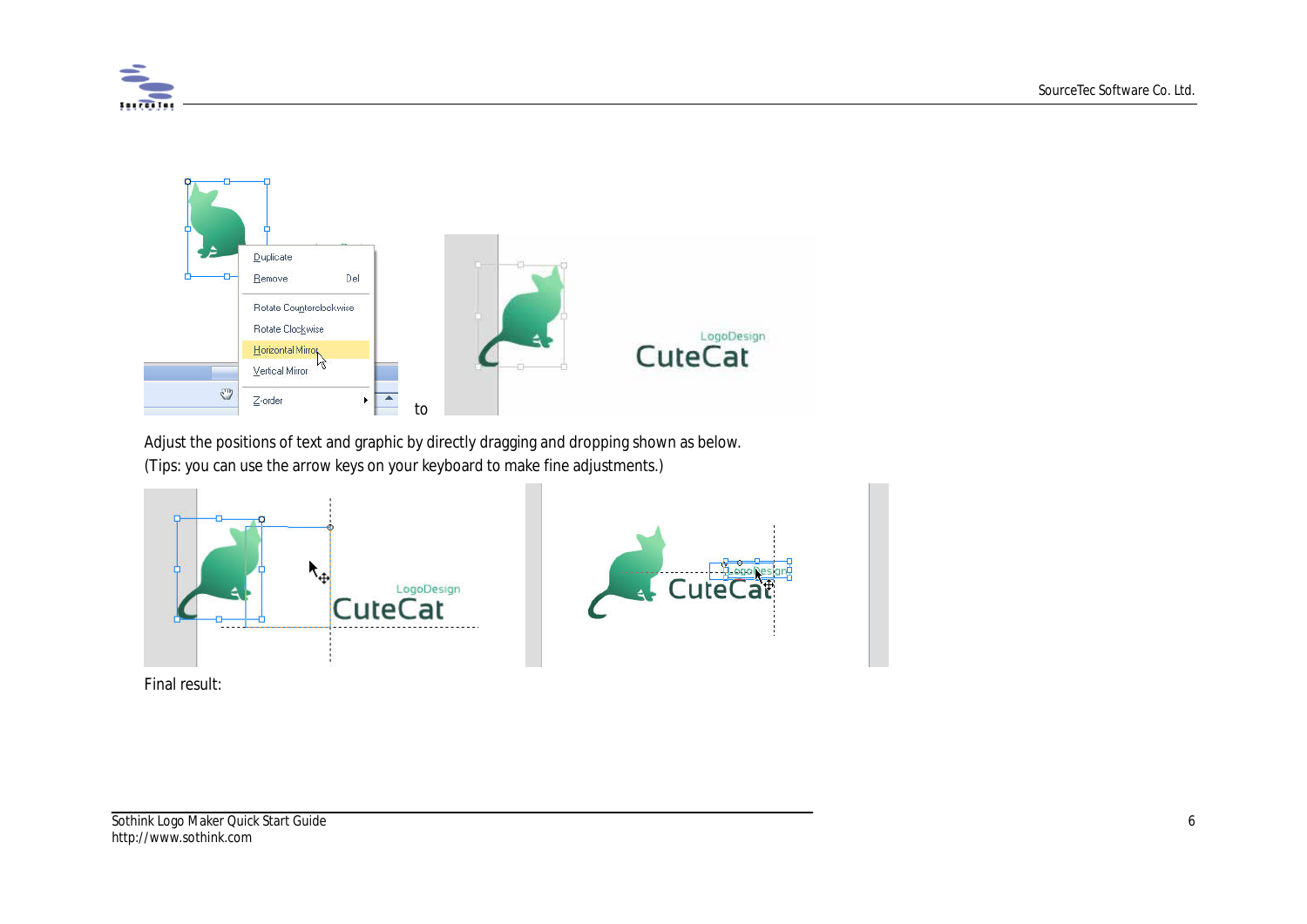



## **5. Change Colors and Effects**

If you are not satisfied with the colors and effects of the logo, please go on with this step. Otherwise, you can skip it to the next one.

#### **1) Change Colors**

Sothink Logo Maker offers over 400 well-chosen color schemes filtered by color and category in the Colors panel at the bottom. Following the popular color matching rules, every color scheme contains four colors, one primary color and three secondary colors. All you need to do is to select a color scheme you'd like to use on your logo, instead of considering whether the colors go well with each other. As the logo we are designing is about animal, we filter the color schemes by Warm category to narrow our choices.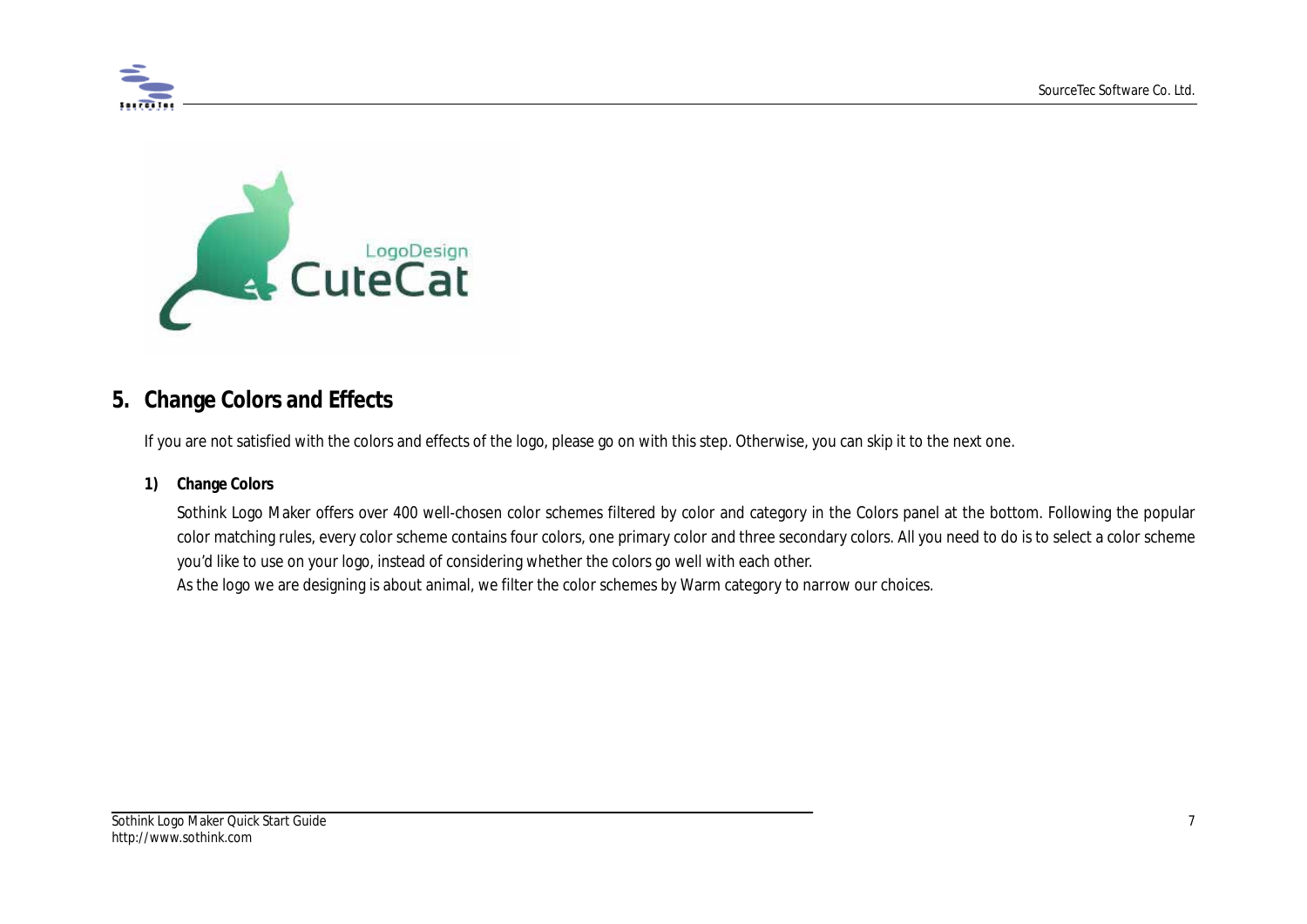



For the same reason, we prefer to use purple tones, so we filter the Warm color schemes again by purple color.

#### **Tips on Setting Colors and Effects**

- 1. Some effects like hollow, shadow, glow, and bevel have original color settings, but Sothink Logo Maker can smartly apply a color to these effects. So it is OK for you to apply a color first or apply these effects first.
- 2. Gradient effects conflict with solid colors in the Colors panel, so you need to apply a color before gradient effects.
- 3. The purple circle in the picture below indicates the last applied color, so you will never lose the color scheme you are using.

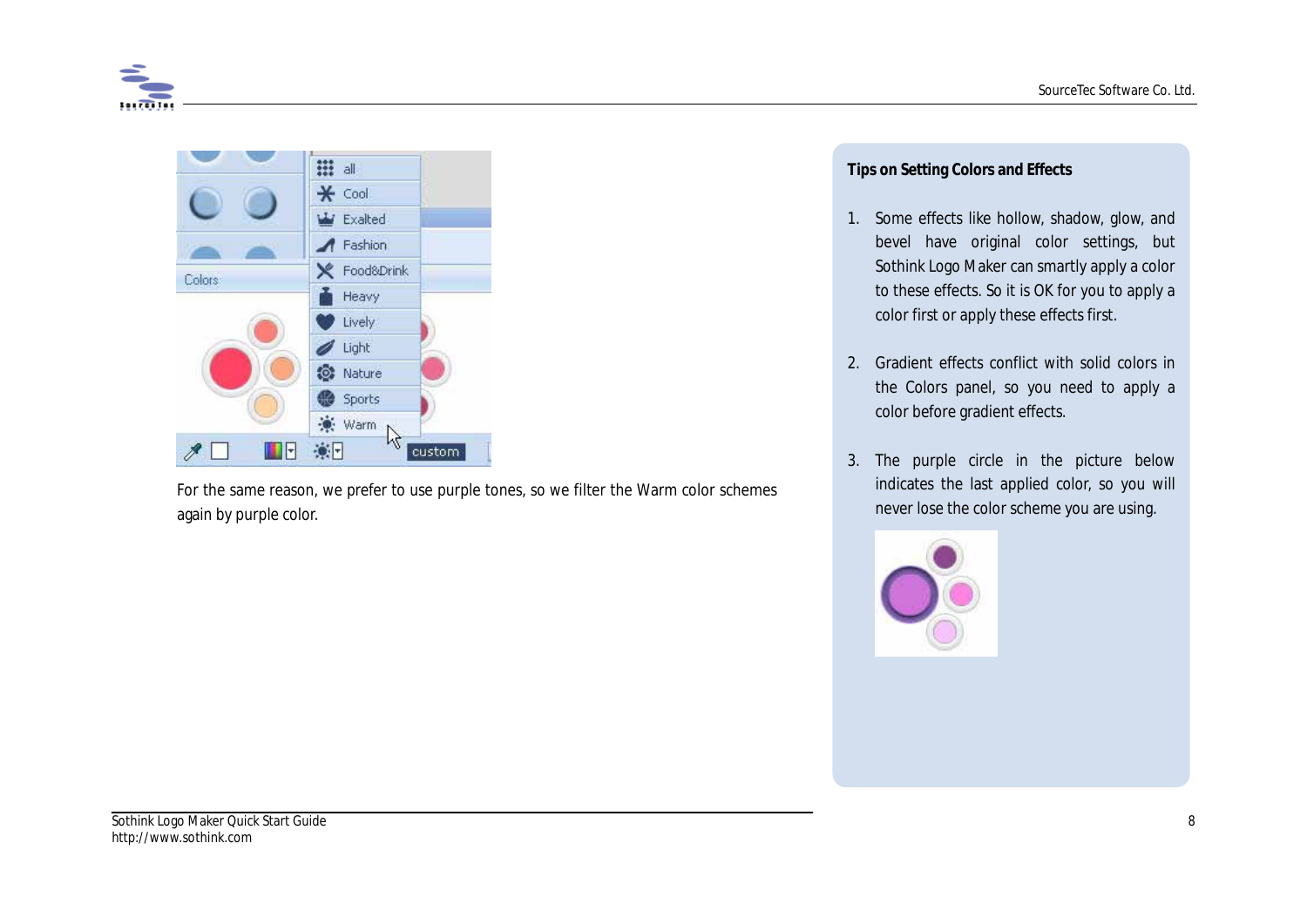



All Warm+purple color schemes are listed below, and we choose the one framed in red.



To apply a color to a logo element, just select the element on the canvas, and then click the color button.

We apply the following colors to the logo elements:

4. To clear an effect from an element, just press the little button framed in red.

Effects



5. To customize colors and effects, click the

button custom to open the Custom dialog, where you can set outline, linear gradient color, radial gradient color, and the detailed parameters of effects – shadow,

bevel, glow, and reflection.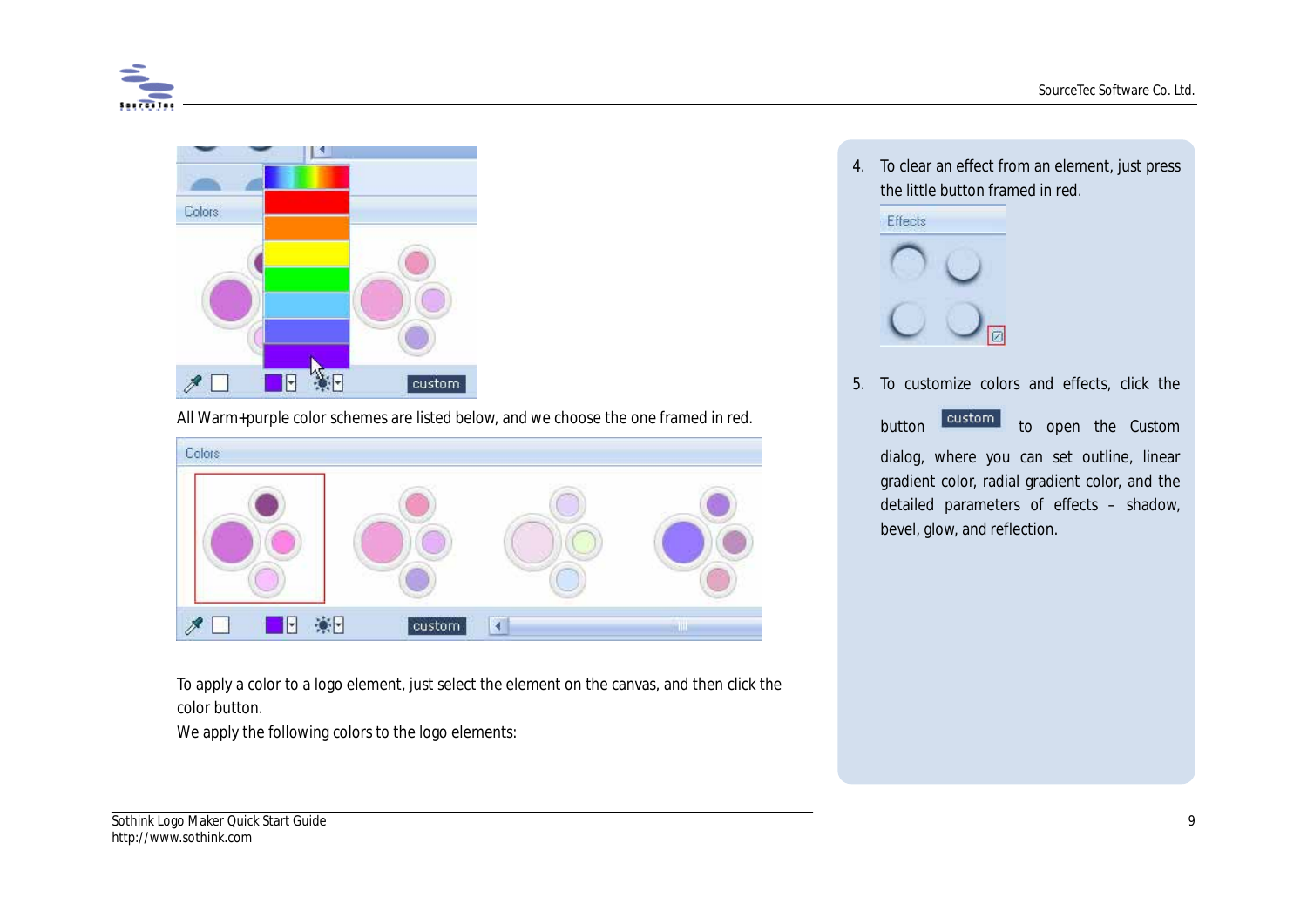

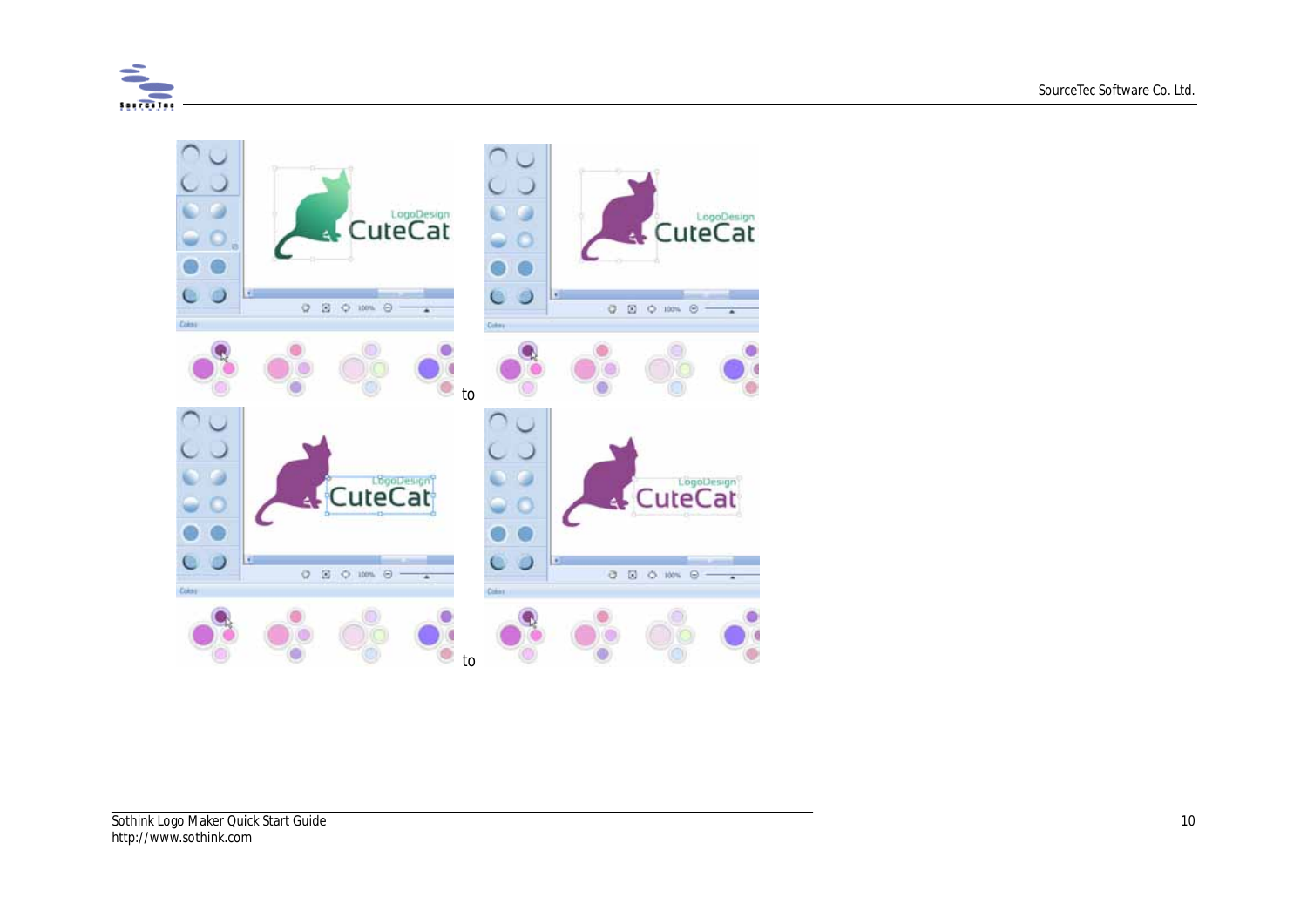



Let's have a look at our job:



#### **2) Change Effects**

Six effects including shadow, gradient, bevel, glow, reflection and hollow can be applied by one-click in the Effects panel on the left.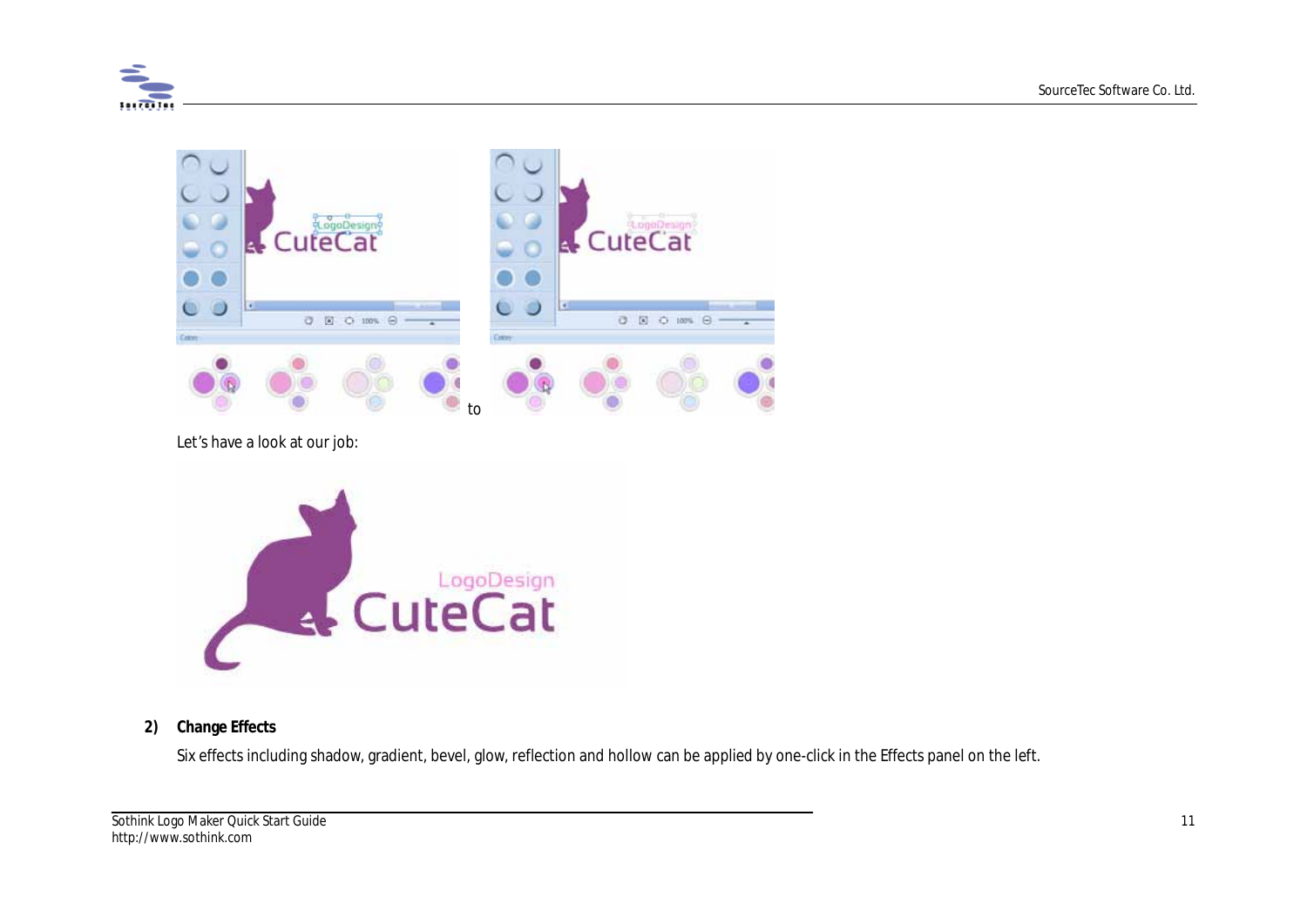

Effects **CuteCat**  $-4$  $\circ$ 

We apply the gradient effect framed in white in the Effects panel to the graphic "cat".

#### See? It's nice, isn't it?

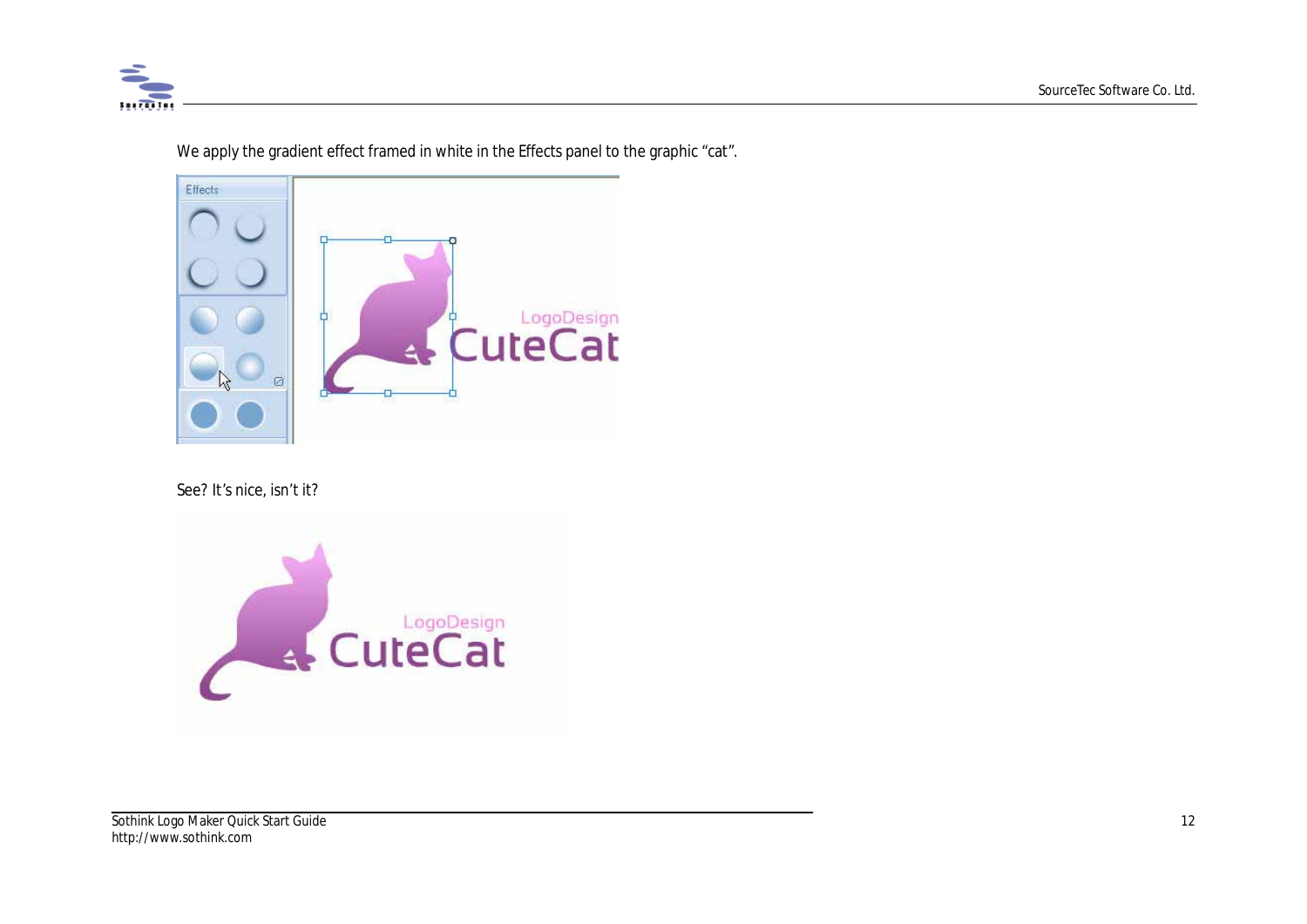

## **6. Set Logo Dimension**

By default, each logo template dimension is 550x440.

| Set canvas size |  |
|-----------------|--|

To adjust the logo dimension, click the button above to enter the Canvas Size dialog. We change the logo dimension into 350x200.

| <b>Canvas size</b> |           |        |
|--------------------|-----------|--------|
| Width:             | 350       | OK     |
| Height:            | 53<br>200 | Cancel |

Please be noted that the logo elements will not concentrated automatically while the logo dimension changes.

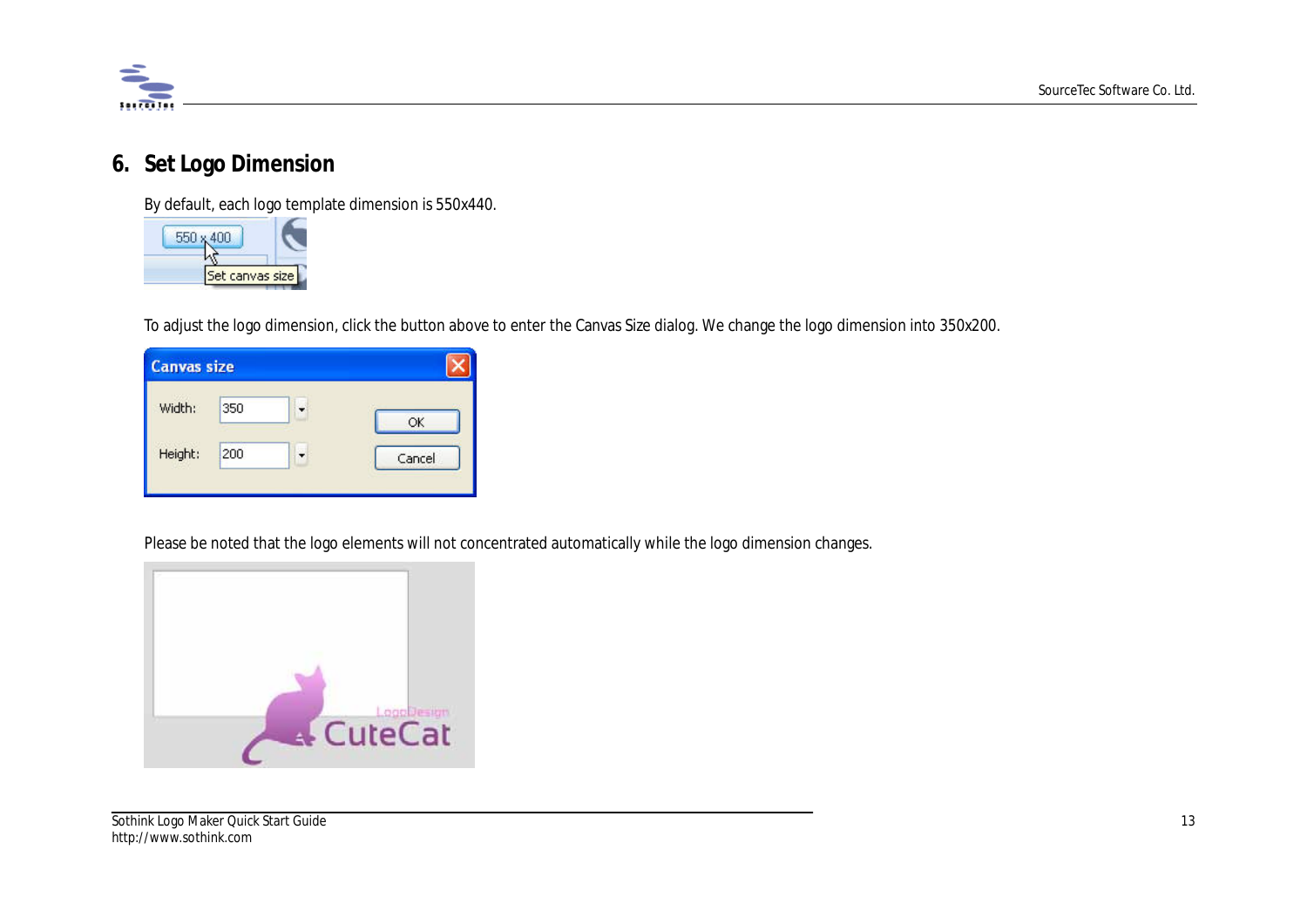

Select all the logo elements, and move them manually.



To



Tips: you can use the arrow keys on your keyboard to make fine adjustments.

# **7. Export Logo**

Click the Export button on the toolbar or click File > Export Logo to export your logo in png, jpg or bmp format.

We export the logo in PNG format, width 175 and height 100 (smaller than the original size), with the option "transparent background" checked by default (of